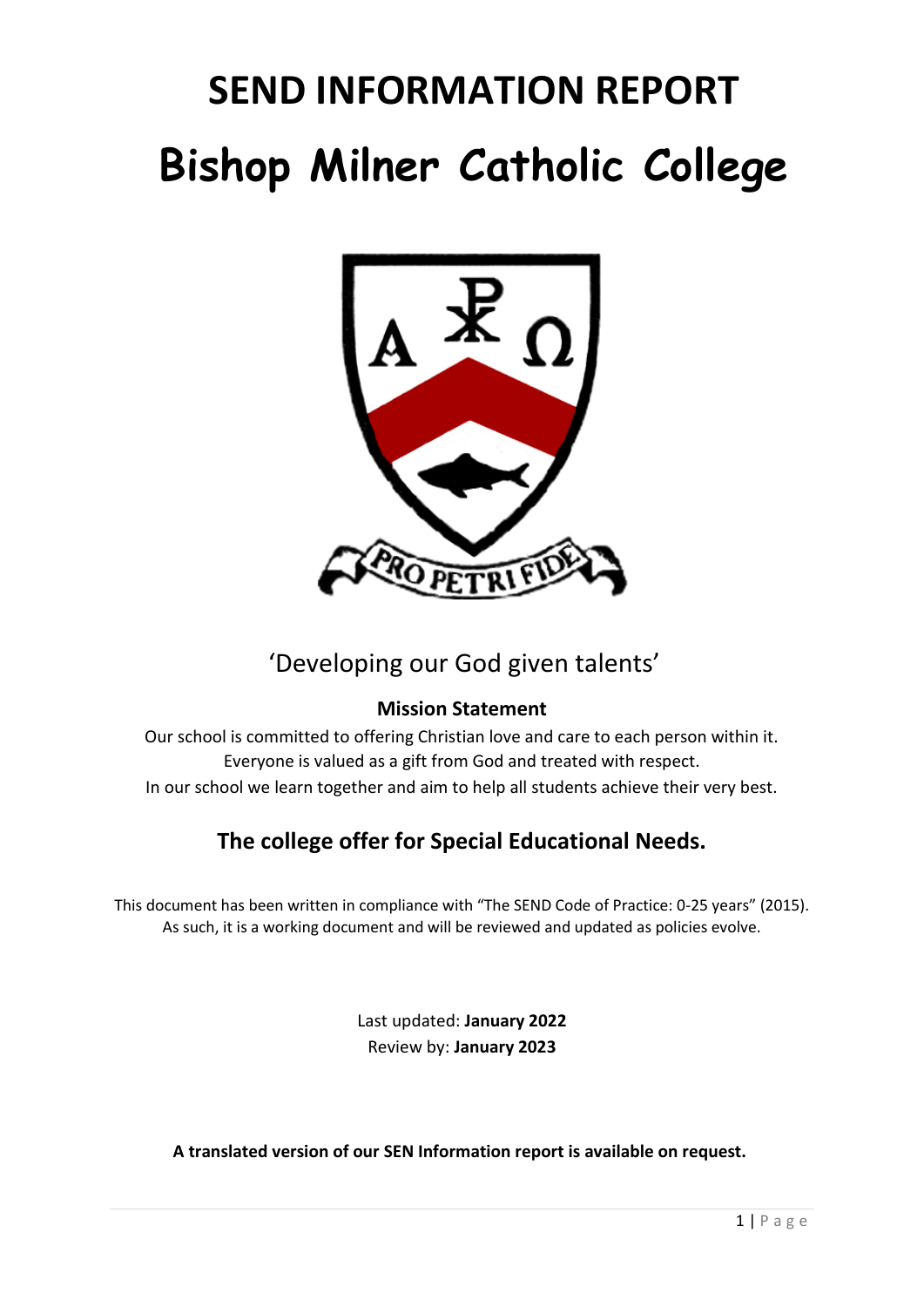### **CONTENTS**

| 19. The arrangements made by the governing body relating to the treatment of complaints from<br>parents of pupils with special educational needs and disabilities concerning the provision made at the     |
|------------------------------------------------------------------------------------------------------------------------------------------------------------------------------------------------------------|
| 18. The contact details of support services for the parents of pupils with special educational needs and<br>disabilities, including those for arrangements made in accordance with section 3220            |
|                                                                                                                                                                                                            |
| 16. The college's arrangements for supporting pupils with special educational needs and disabilities in<br>a transfer between phases of education or in preparation for adulthood and independent living18 |
| 15. Information about the expertise and training of staff in relation to children and young people with<br>special educational needs and disabilities and about how specialist expertise will be secured17 |
| 14. The arrangements for consulting young people with special educational needs and disabilities                                                                                                           |
| 13.Support that is available for improving the emotional, mental and social development of pupils with                                                                                                     |
| 12.How the college enables pupils with special educational needs and disabilities to engage in whole<br>school activities (including physical activities) together with children who do not have special   |
| 11.Information about how equipment and facilities to support children and young people with special                                                                                                        |
| 10.How the governing body involves other bodies in meeting the needs of pupils with special<br>educational needs and disabilities and in supporting the families of such pupils12                          |
| 9.Additional support for learning that is available to pupils with special educational needs11                                                                                                             |
| 8. How the college adapts the curriculum and learning environment for pupils with special educational                                                                                                      |
| 7. The college's approach to teaching pupils with special educational needs and disabilities8                                                                                                              |
| 6. The arrangements for consulting parents of children with special educational needs and disabilities                                                                                                     |
| 5. The college's arrangements for assessing and reviewing the progress of pupils with special                                                                                                              |
|                                                                                                                                                                                                            |
|                                                                                                                                                                                                            |
| 2. The college's policies for the identification and assessment of pupils with special educational needs                                                                                                   |
| 1. The kinds of Special Educational Needs and Disability that are provided for by the college3                                                                                                             |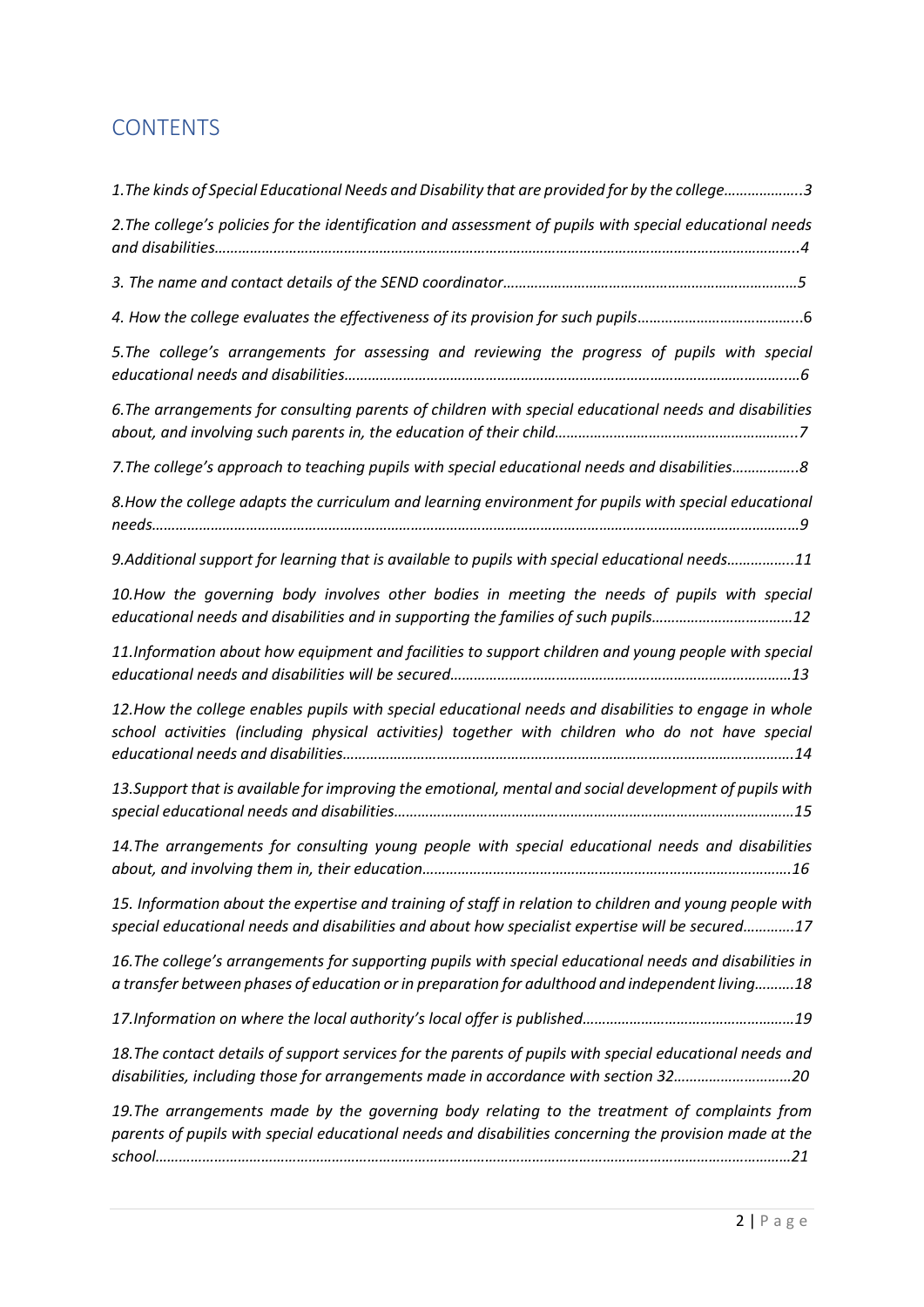**The "Special Educational Needs and Disability Code of Practice: 0-25 years (2015)" (the Code of Practice) defines SEN as:**

- A child or young person who has a learning difficulty or disability which calls for special educational provision to be made for him or her.
- A child or young person has a learning difficulty or disability if he or she has a significantly greater difficulty in learning than the majority of others of the same age; or has a disability which prevents or hinders him or her from making use of facilities generally available in mainstream colleges.

#### **The SEN Code of Practice identifies four key areas of SEN:**

- Communication and Interaction
- Cognition and Learning
- Social, Mental and Emotional Health
- Sensory and/or Physical

### **What kinds of SEND do students have in your school?**

Bishop Milner Catholic College is an inclusive school that values all of its students and is committed to ensuring that all students reach their potential.

**Typically, our students with SEND have difficulties that fall within all four areas of need.** These can be communication difficulties such as delays in their expressive and/or receptive language, general learning difficulties (especially reading and/or writing) or difficulties relating to their social/emotional development. Some of our students have physical disabilities and others have sensory difficulties with sight and/or hearing.

We strive to respect and value the individual. Our belief in the Gospel message commits us to be in the forefront of the movement for social and racial justice and harmony.

We will endeavour to ensure necessary provision is made for any individual with Special Educational Needs (SEN) and that those needs are made clear to all who are likely to teach the student. We actively encourage all students to become involved in the wider College community, including extracurricular activities.

We aim to embrace any SEN for any student attending the College, without discrimination.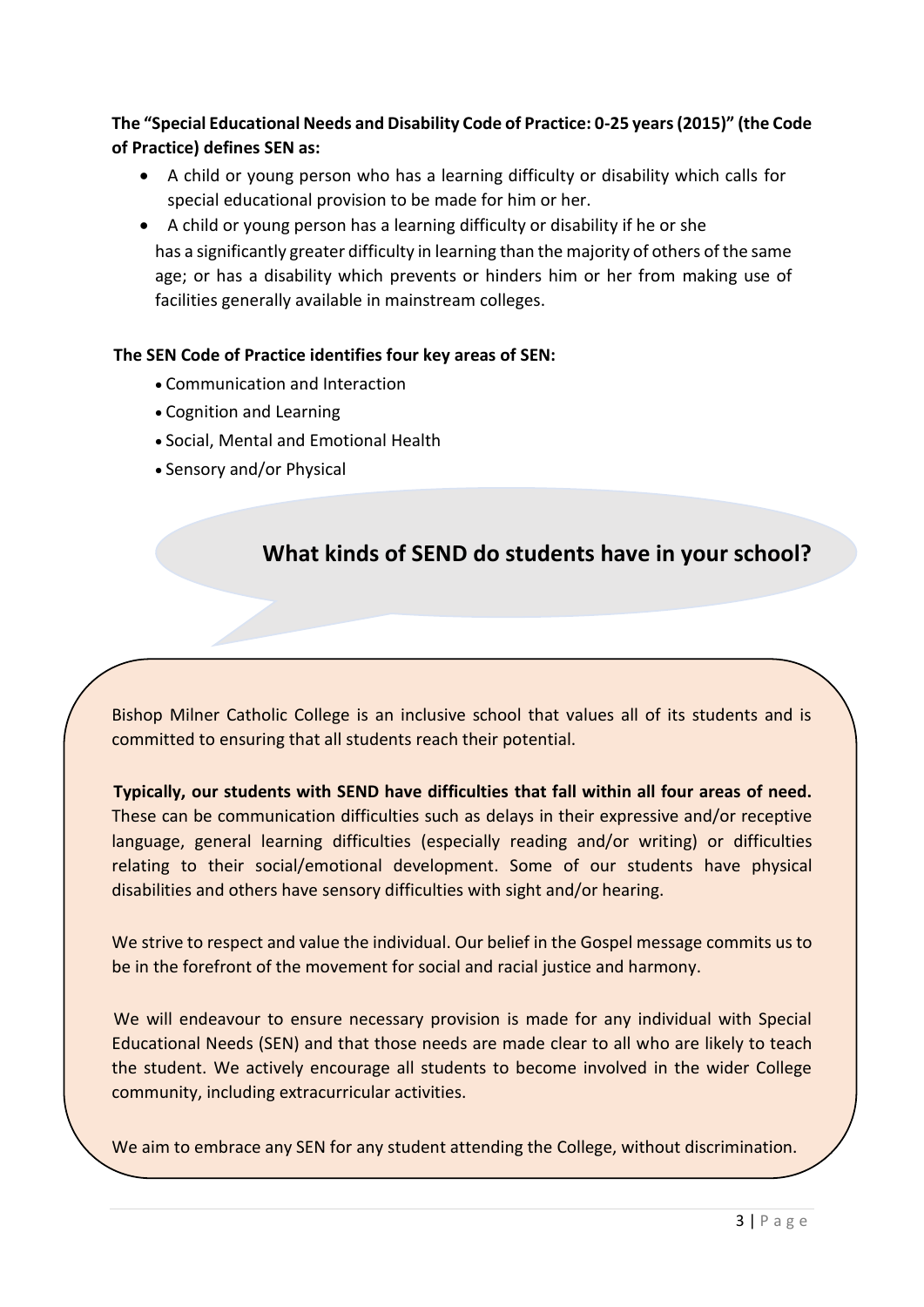A student may be identified as having a Special Educational Need at any stage during his/her education. This may be a long-term difficulty requiring continuing support or a short-term difficulty requiring specific intervention.

### **How does the college know if students need extra help?**



Bishop Milner Catholic College has a number of methods to identify whether a young person has SEN including:

- Primary School liaison for Year 7 transfer.
- Parental concerns.
- Young Person self-referral
- Staff referral
- Learner progress and assessment data.
- Cognitive Abilities Tests.
- Screen tests for reading, spelling and numeracy.
- Day to day observations of the young person in their learning environment.
- Assessments carried out by external agencies.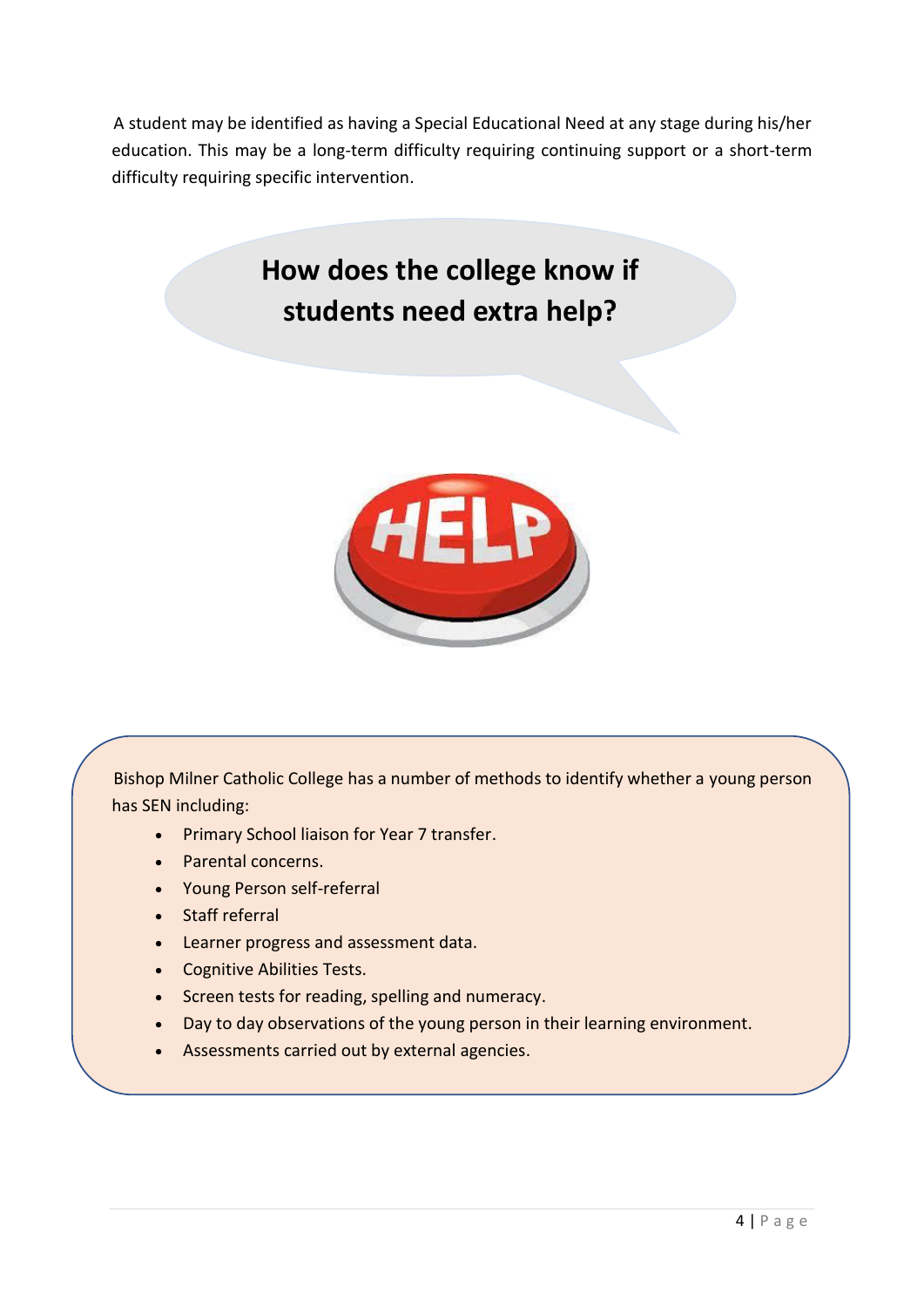**What should I do if I think my child may have special educational needs?**

If you think that your child may have a special educational need that has not been previously identified then you should contact the college and ask to make an appointment with the Special Educational Needs Coordinator (SENCO).

**SENCO:** Mrs Fiona Bansal Bishop Milner Catholic College, Burton Road Dudley DY1 3BY **Telephone:** 01384 889422 **Email:** fbansal@bmilner.dudley.sch.uk

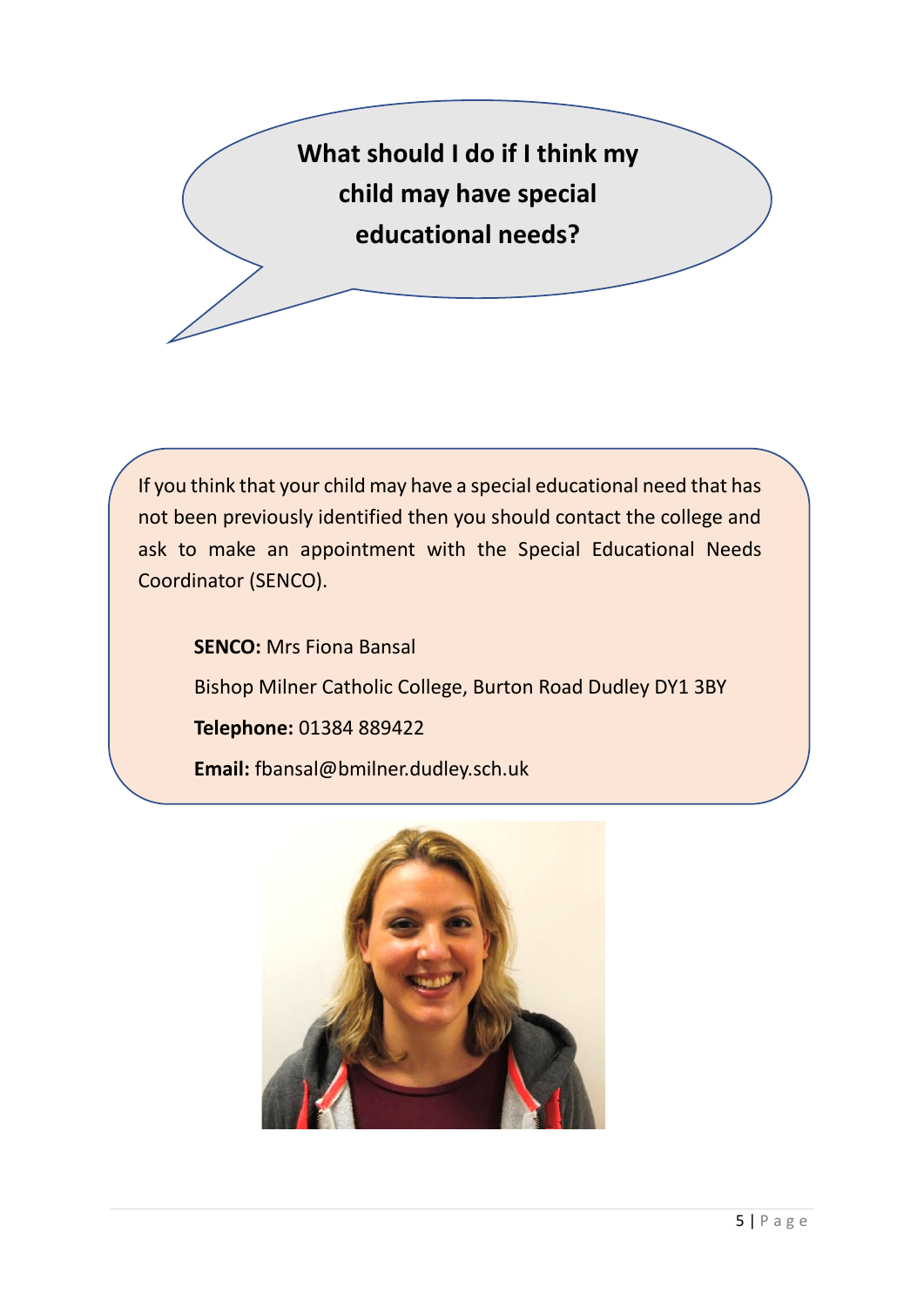*How will I know that my child is making progress? How do you evaluate provision?*

Teachers, as part of their professional standards, monitor and review all students' progress throughout the year, in accordance with the college's assessment procedures.

Data is collected each term, from all subject teachers, showing the current level students are working at. This means that every subject area can track the progress of students across the school year and intervene if students experience difficulties.

Additionally, parents' evenings are held once a year when there is an opportunity to discuss progress, attainment and next steps with subject teachers. All students with an Education, Health & Care Plan have an Annual Review.

In the case of intervention programmes, progress is reviewed each term, which might include testing or screening. All provisions are reviewed and evaluated by the SENCO for their effectiveness using Edu Key Provision Maps. College provision is reviewed every year to ensure it continues to address the needs of current students.

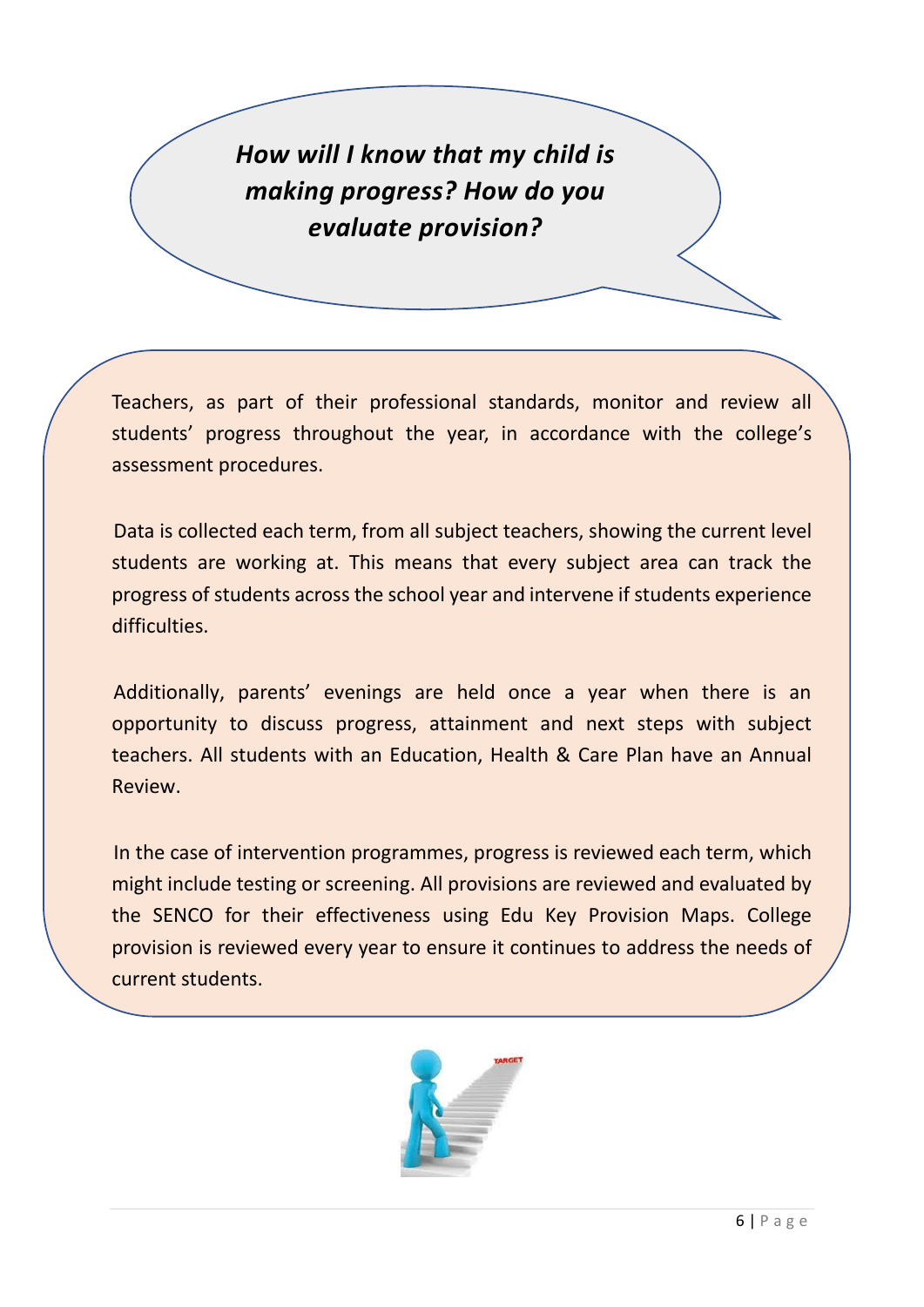### **How do you check and review the progress of my child and how will I be involved?**

Bishop Milner Catholic College is committed to developing strong communication links with parents and carers. Teaching staff will discuss with parents if they feel a student needs any support additional to that ordinarily available.

Should a student require the involvement of outside agencies, the SENCO will liaise with parents to provide information and seek consent before contacting the relevant professional. Any reports or information provided by the external professional will be shared with parents or carers.

Where a student already has an Individual Learning Plan or EHCP, parents and carers will receive a written SEN report, in addition to progress data which is shared each term, providing information on the current needs and progress of the student. Parents and carers will be invited to review their child's progress and plan the next steps for the student.

The college considers parent and carer's views are a vital part of the reviews that take place during the academic year and therefore request your input and support. The SENCO is available to discuss individual students at any point, usually by appointment, to ensure privacy and confidentiality. In addition to this communication can be made through planners, by phone or by email.

The statutory guidelines for those students with an EHCP include the Annual Review process, where the provision and needs are reviewed. Then recommendations are filed with the LA SEN team. Parents are always invited to attend the annual review and as such will contribute to the process. Advice is provided by the college, external agencies, the student and the parent/carer. Documentation is shared in advance and meetings held at mutually agreed times. Summary advice is sent to the LA, the parent/carer and college.

Every month parents and carers are also invited to attend the Bishop Milner SEND Coffee Mornings, where drop in discussions, questions and conversations can be had with the SENCO and other families.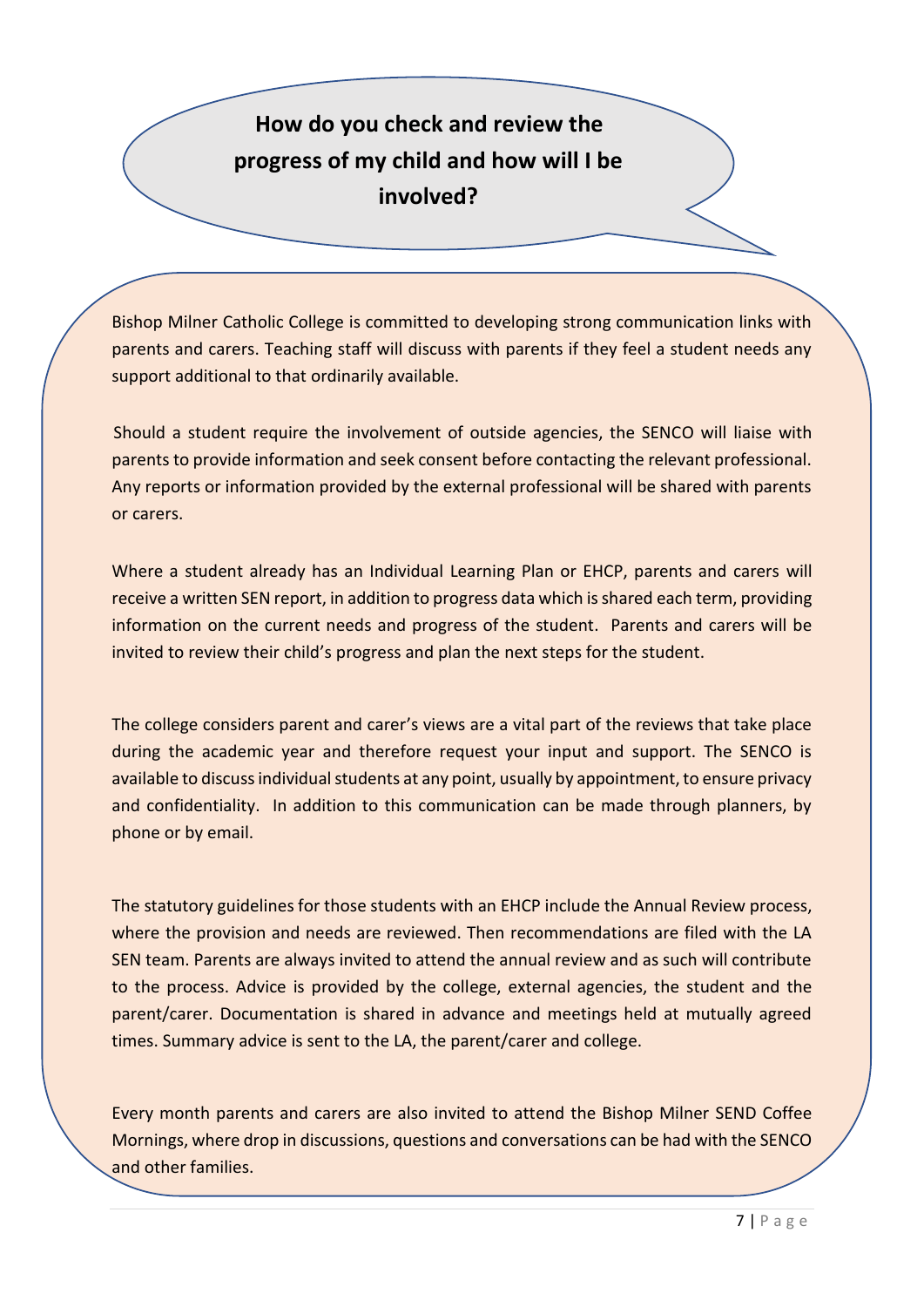# **How do teachers help pupils with SEND?**

Our college aims to teach all students together in their classes wherever possible with the class teacher personalising the learning for all students. At times it may be necessary for a student with SEN to access intervention; either as part of a group or 1:1. For a few students the College uses outside support and agencies.

Our college provides a broad and balanced curriculum to meet the needs of students and we believe that all students have the right to make good progress. Subject teachers set suitable learning challenges when planning and respond to students diverse learning needs by scaffolding resources, activities and adapting their approach to ensure students can access the learning.

This can mean teachers plan for:

- Multi- Sensory activities and instruction.
- Pre-learning and retrieval of key vocabulary and concepts.
- Over-learning topics
- Set alternative tasks for progress or home learning.
- Provision of specially targeted texts and resources which are appropriate for students' reading ages.
- Provision of additional apparatus or materials
- Adaption and/or adjustment of resources to make them accessible for students with specific learning difficulties and physical/sensory needs.

The college makes every effort to provide a safe, secure and inclusive learning environment for teachers and students which ensures that the needs and disabilities of all students are met to acceptable standards and do not present barriers to learning.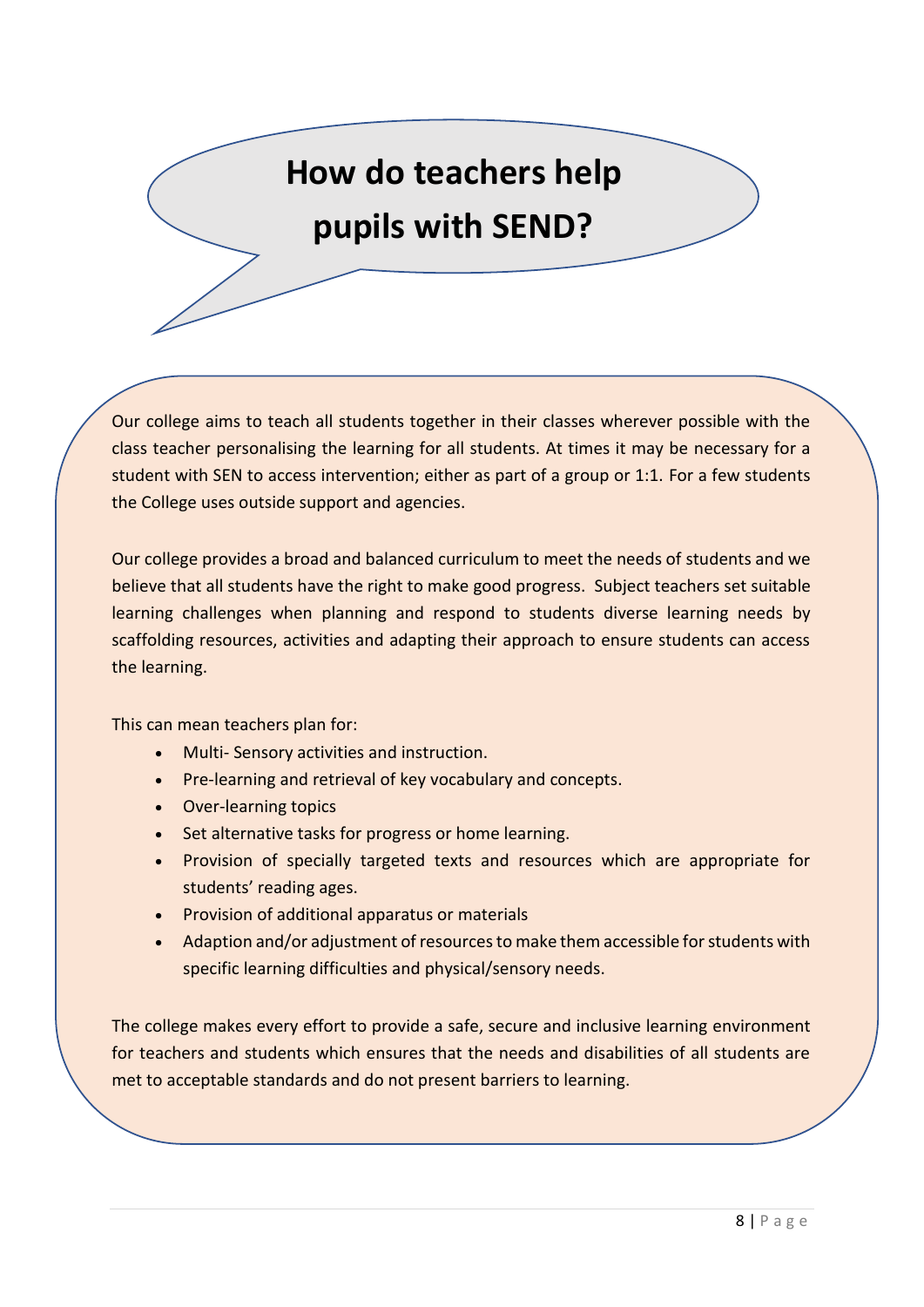# **How will the curriculum be matched to my child's needs?**

Subject teachers are responsible for the progress of students in their lessons. They are trained to teach young people with all types of additional learning needs and are responsible for making the curriculum accessible to all.

Some students may continue to make limited progress across the curriculum and require further support that is additional to or different from their peers. The SENCO is responsible for organising intervention for an individual or small group of students, which might include one of the following provisions:

- Further advice and support for teachers based on a pupil's need, so that individualised strategies can be implemented.
- Meet and Greet daily contact.
- Additional and targeted phonic sessions concentrating on teaching and securing initial phonemes as set out in "Letters and Sounds".
- Additional and targeted literacy and numeracy sessions developing students' knowledge of the core skills.
- Social, Emotional development sessions
- Get Moving, Speed Up programmes to support the development of gross and fine motor skills in students.
- Speech and Language, Vocabulary, Active Listening programmes developed by speech therapists to provide targeted support to students.
- Use of interactive software to support literacy and numeracy skills.
- In-class support
- Referrals and support from outside agencies.

At Key stage 4 students choose from a range of subjects, which help prepare them for the next steps in their education. Learners and parents/carers are offered advice and guidance at the appropriate time to help make these important decisions.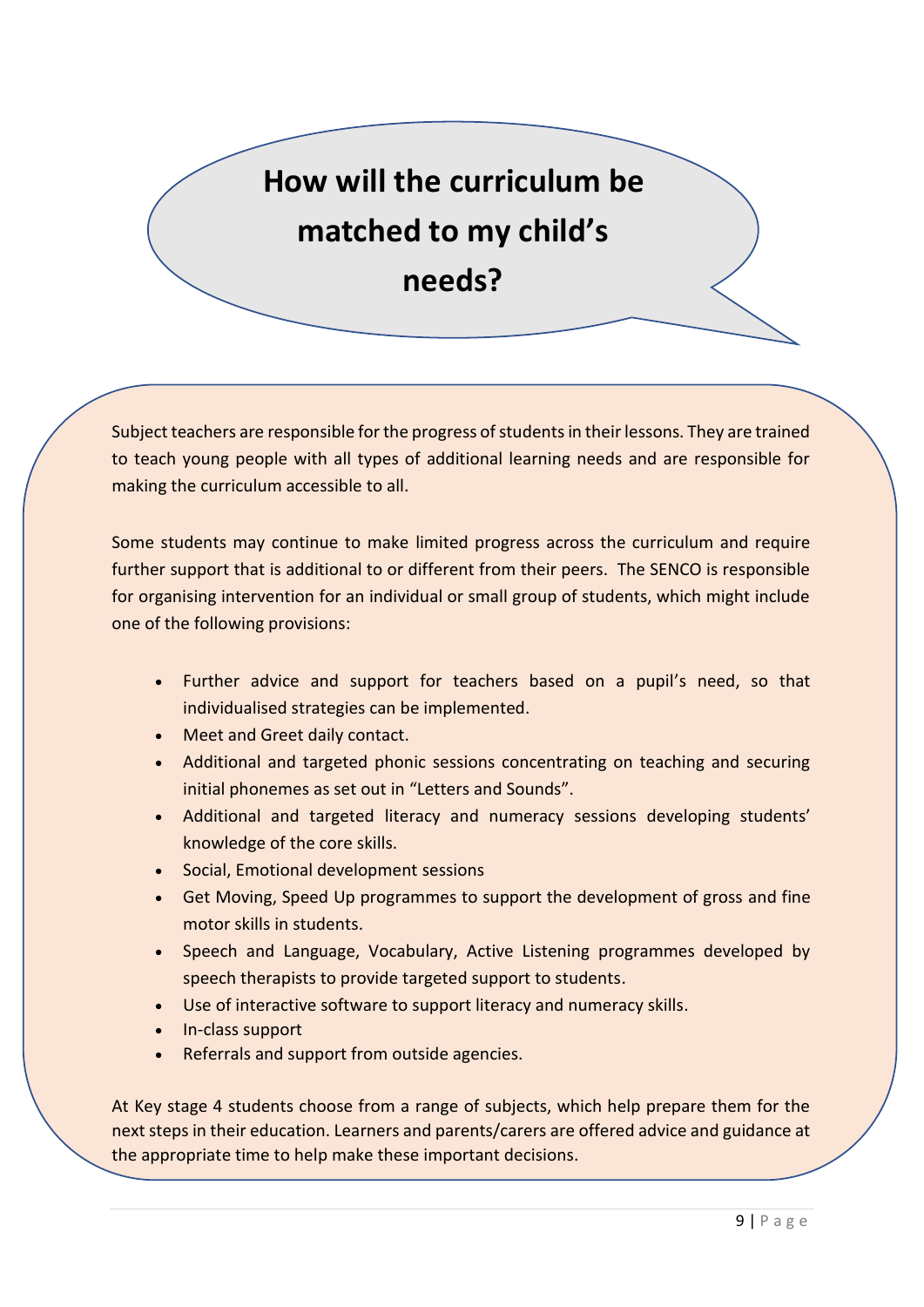# **How accessible is the school environment?**

Our college is a safe and accessible building and it is welcoming to the whole community. All safeguarding procedures and risk assessments are in place and adhered to by all staff. We have a range of different facilities to help SEND students throughout our school including lifts to access all areas; disabled toilets; wide corridors and equipment to help with reading and writing.

Please refer to the Bishop Milner Accessibility Plan on the College website.

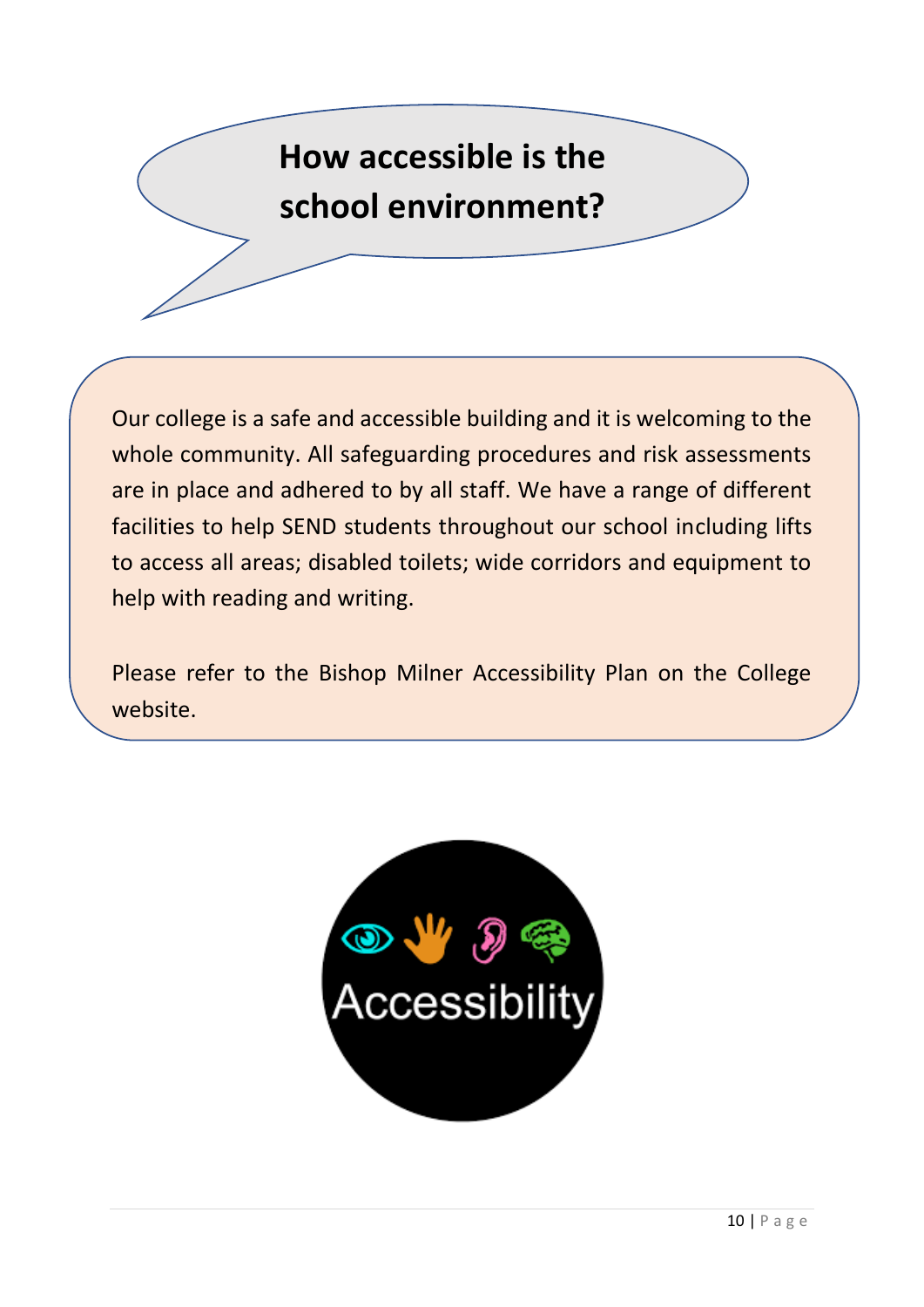## Is there additional support available to help pupils with SEND and their learning?

The SENCO completed and achieved the NASENCO qualification at Distinction level in September 2019. She liaises with many specialist services and outside experts, to ensure provision for students is appropriate and meets all needs. She attends many training events and conferences as part of her continued professional development.

In addition to the SENCO, the SEN department is made up of:

### 3 Level Three Teaching Assistants



**Mrs B Russon** Responsible for supporting our TA Apprentices and sixth formers working towards the TA Award.



#### **Mrs G Nicholls**

Responsible for quality assuring learning plans, risk assessments and provisions. Mrs Nicholls is also a member of the Safeguarding Team.



### **Mrs F Farmer** Responsible for all our alternative provisions within college.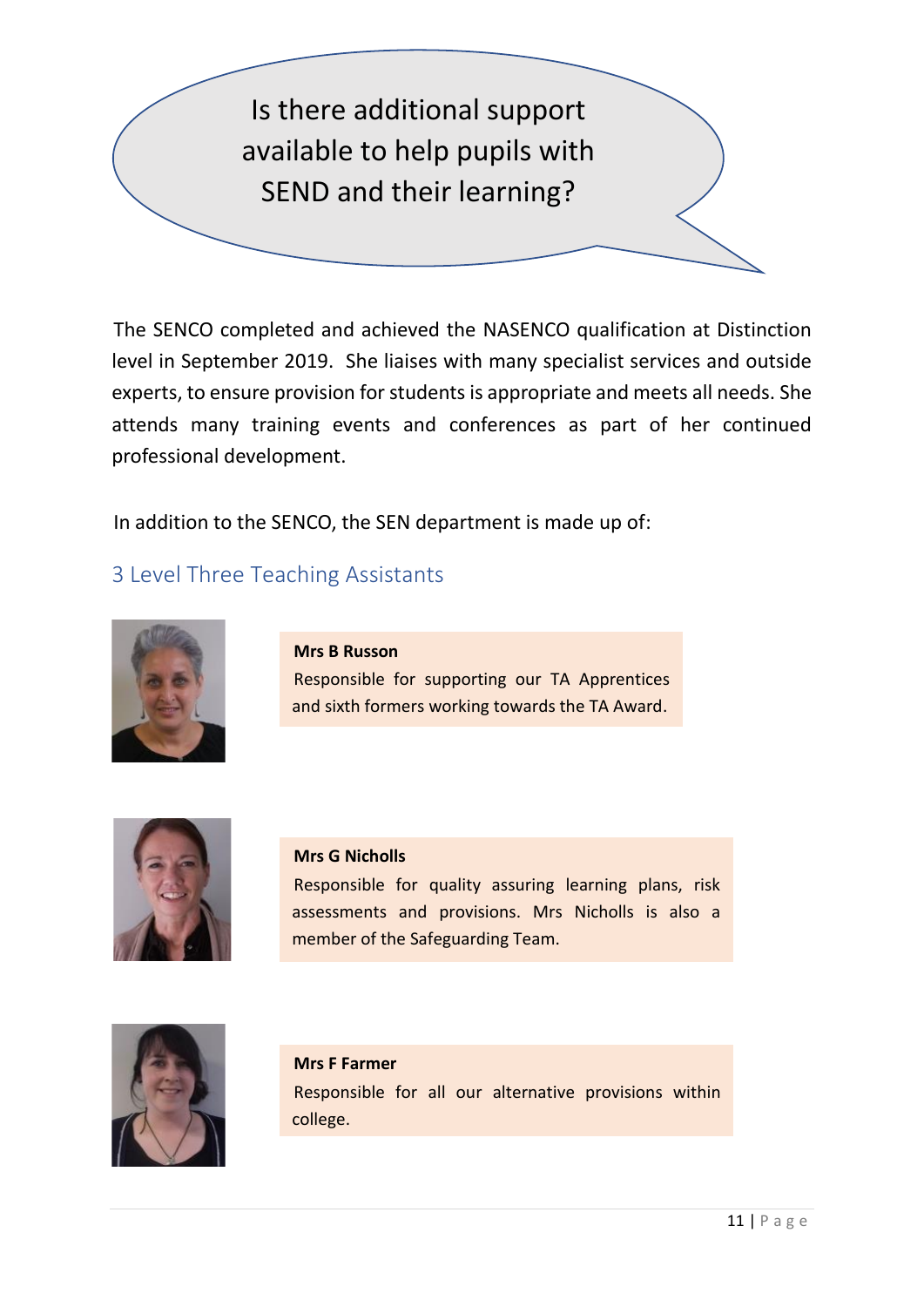We have 6 Level Two TAs – Miss S Jones, Miss M Rico, Mrs M Bi, Mr J French, Miss M Zarychta and Mrs S Bothul.

We also currently have 2 TA Apprentices.



The following outside agencies may be called upon by the SENCO to attend meetings, provide assessments and reports, give advice, or provide training to teaching staff:

- Specialist Teaching Advisors hearing impairment, visual impairment, physical impairment and medical inclusion, communication and language, SEND team.
- Health GPs, school nurse, clinical psychologists and psychiatrists (CAHMS), paediatricians, speech & language therapists, Occupational therapists and Physiotherapists.
- Children's Services locality teams, social workers, child protection teams, family support workers.
- Dudley Educational Psychology Service
- Parent Partnership Services (SENDIASS)
- Connexions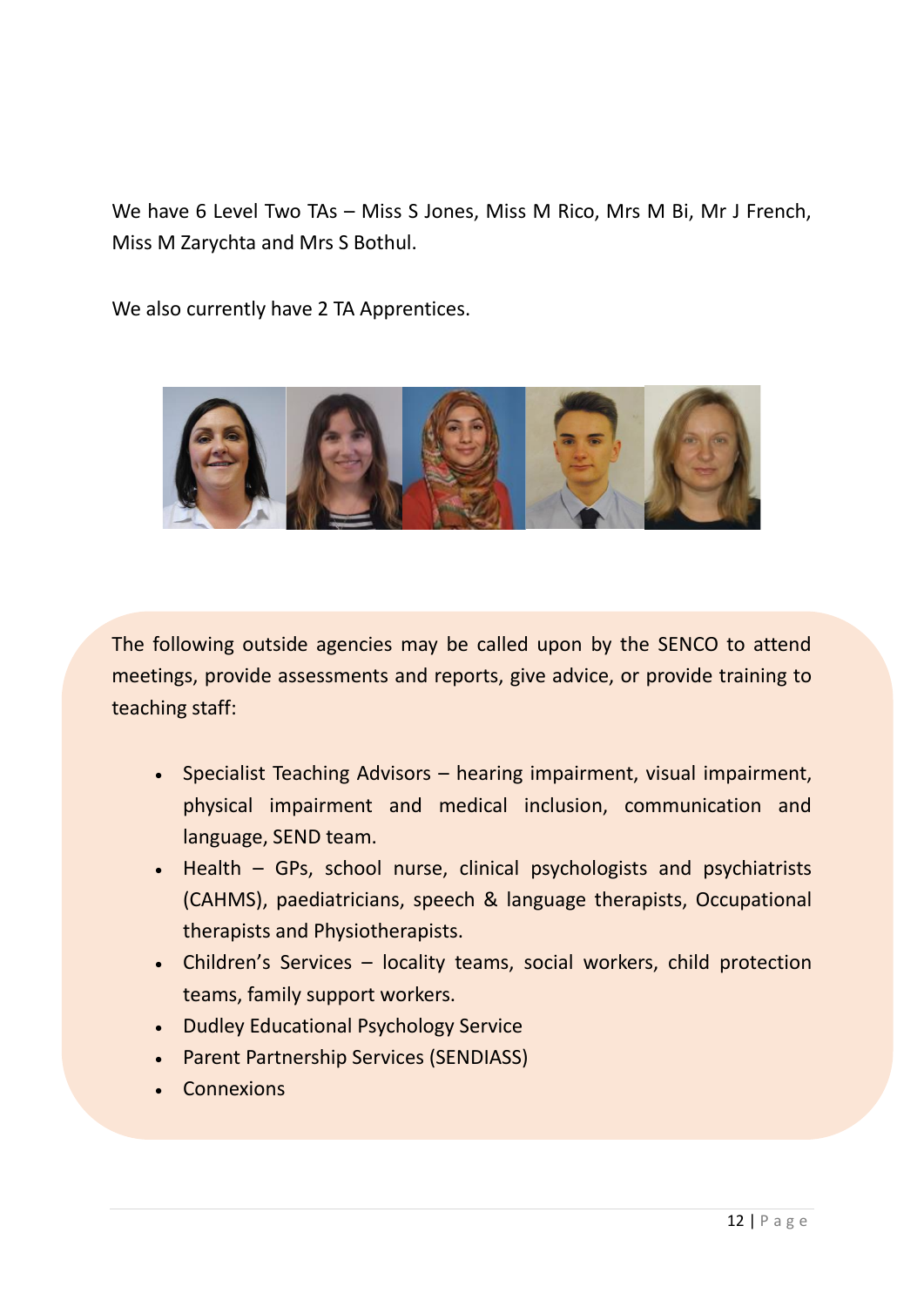**How are the school's resources allocated and matched to children's special educational needs and how is the decision made about how much/what support my child will receive?**

The College allocates money from its budget every year towards the provision of SEN support. These funds are to provide support, training and resources. Bishop Milner ensures that all students with SEND have their needs met to the best of the college's ability, within the funds available.

Funds are allocated on a need's basis. The students who have the most complex needs are given the most support. This approach reflects the fact that different learners require different levels of support in order to achieve age expected progress.

If you feel your child needs specialist support or equipment then please contact our SENCO, to discuss this.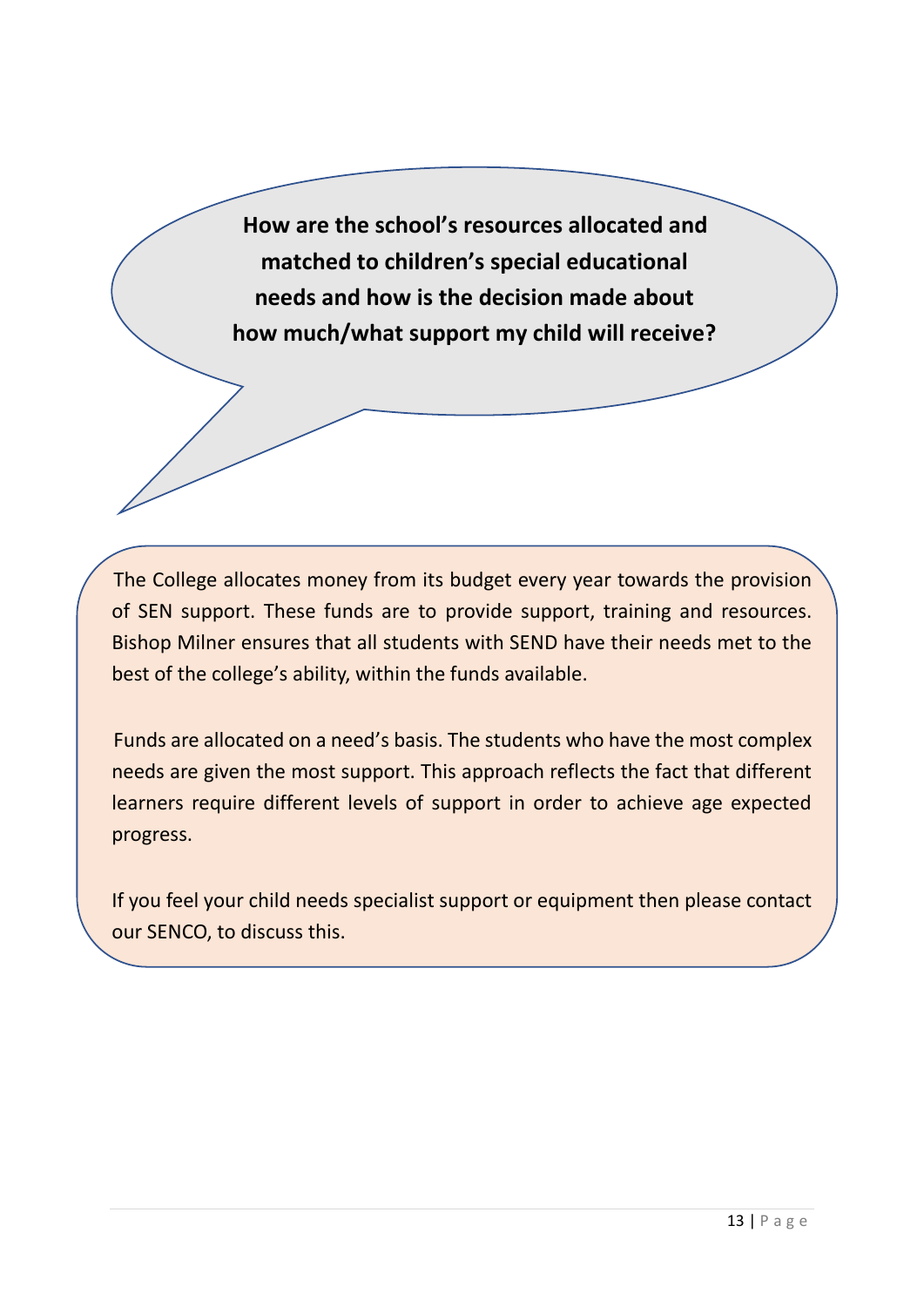**How will my child be included in activities outside the classroom including trips?**

All students are entitled to be included in all parts of the curriculum and the college will provide the necessary support to ensure that all students are included on trips.

A risk assessment is carried out prior to any off-site activity to ensure everyone's health and safety will not be compromised. In the unlikely event that it is considered unsafe for a young person to take part in an activity, then alternative activities which will cover the same curriculum areas will be provided.

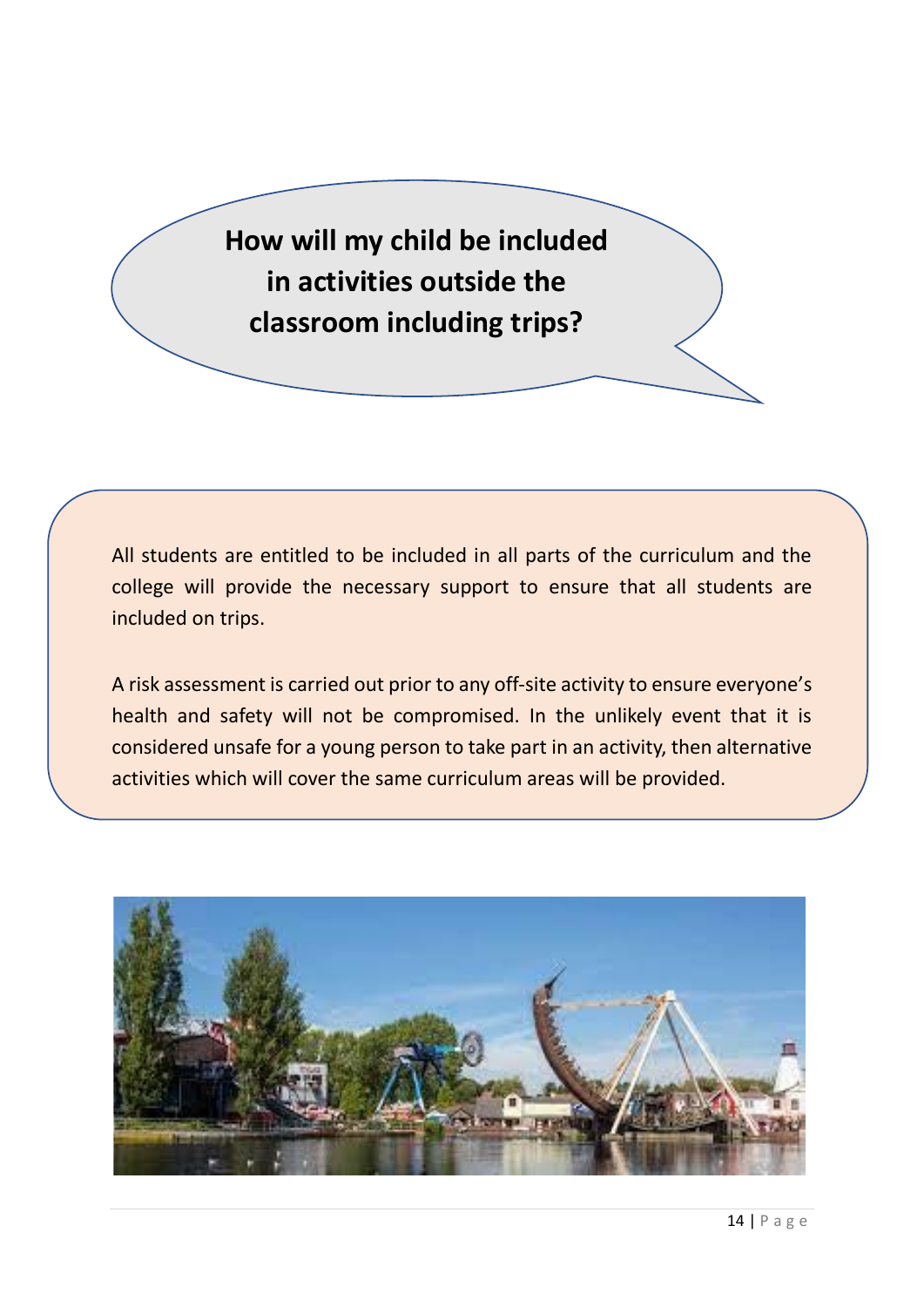

All students are supported by a Form Tutor, a Behaviour and Attitudes Intervention Lead and a Pastoral Co-ordinator. In addition, students with SEND may be included in SEAL programmes and offered support during break and lunchtime. Other provisions include:

- **Counsellor**
- **School Nurse**
- **Careers Advisor**
- **Krunch Mentoring**
- **Peer and Adult Mentoring**
- **Nurture activities**
- **Extra- Curricular Activities**
- **Rewards**
- **Buddy system**
- **Student Contracts**
- **Breakfast Club**
- **Homework Club**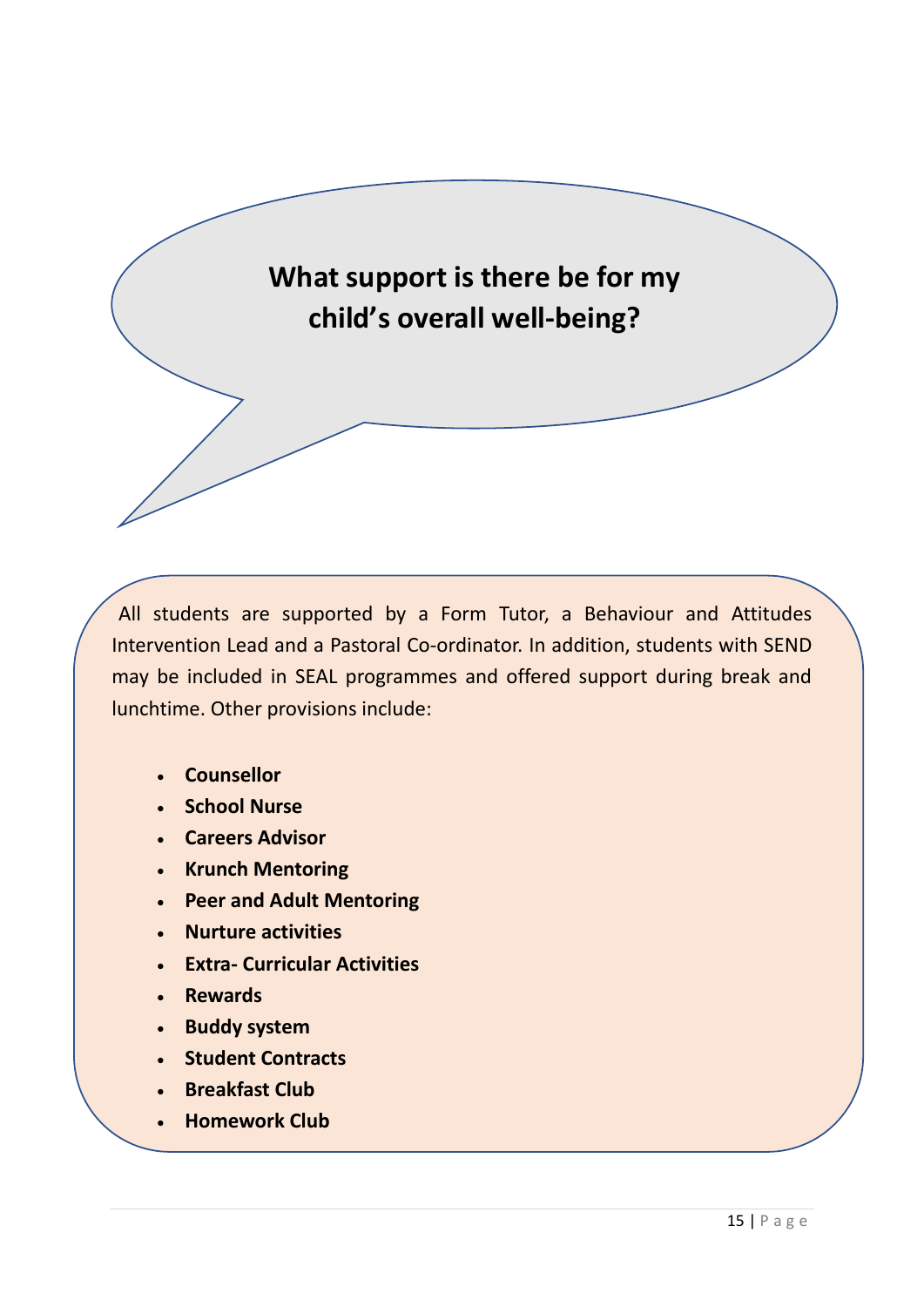**How will my child be involved in their own learning and decisions made about their education?**

All staff at Bishop Milner Catholic College are committed to creating an inclusive environment where students feel valued. The views of our students are sought regularly through discussions about their learning and how they can be supported further.

They have a significant role in the completion of their pupil passport, which provides key information about them to staff.

Students also participate in surveys and pupil panels, so that the college can gain insight into their experiences and gather their suggestions to help improve or develop the opportunities available to them whilst at Bishop Milner.

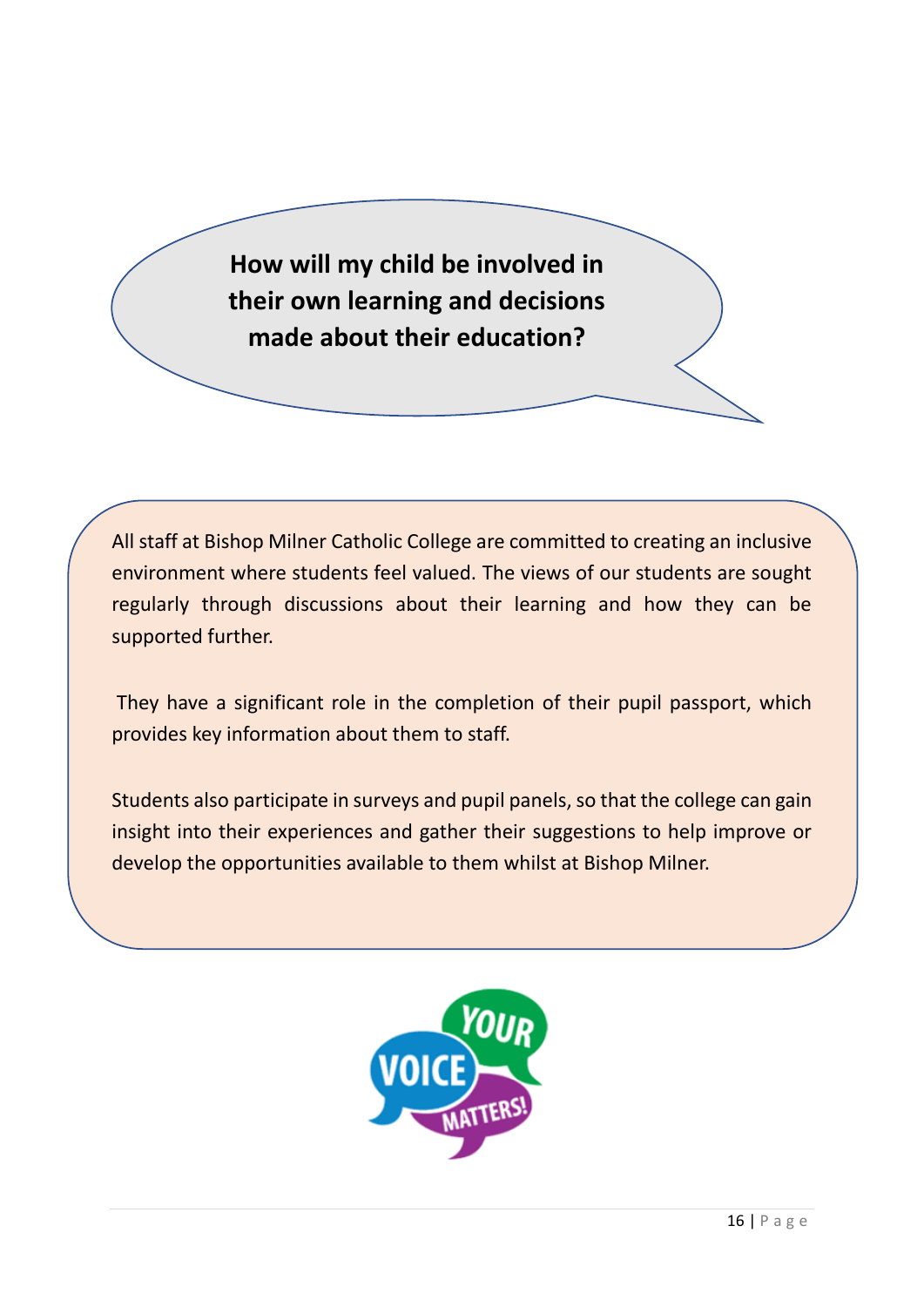

Training for teaching students with SEND is considered essential. There is a rolling programme of whole school training in teaching and supporting students including:

Specific and Moderate Learning difficulties, Communication difficulties, Autism, ACES and attachment difficulties, Hearing impairment, Visual impairment and English as an Additional Language, Sensory Support and Disability Awareness.

In addition, there is regular training in:

Safeguarding and Child Protection, Quality First Teaching and Managing Challenging Behaviour.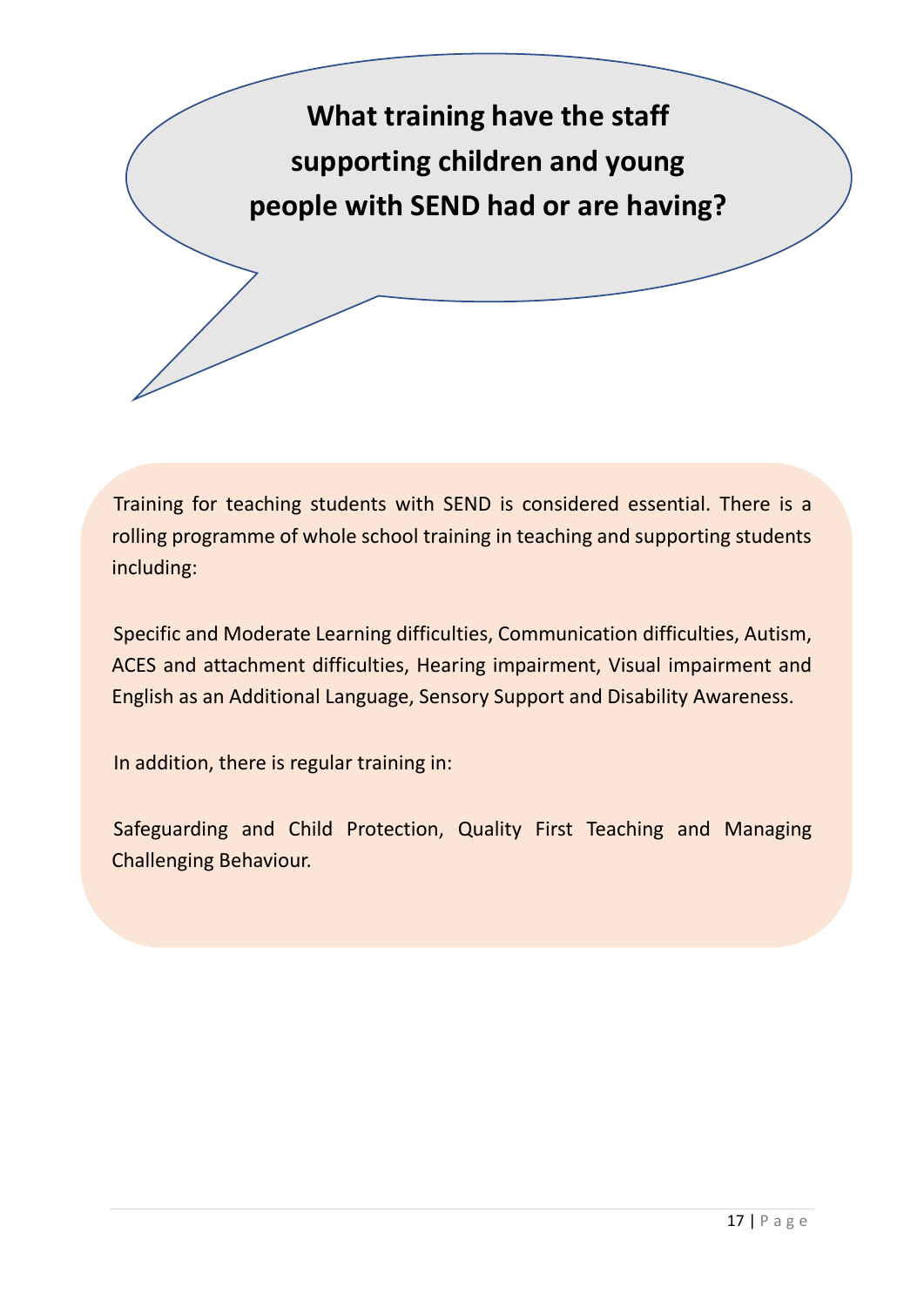**How will Bishop Milner prepare and support my child joining the college or transferring to another education provider?**

Bishop Milner Catholic College liaises with SENCOs and teaching staff from other educational establishments to ensure a smooth transition for students joining College, or those transferring to another. Meetings are held where students are discussed in detail and SEN files are shared. Where a new student has an EHCP a phase transfer review will take place.

In order to prepare students in the best possible way, the following support is offered:

- Close liaison with Primary Schools during the Spring/Summer term
- Additional transition meetings carried out with staff in the Summer term
- Contact with the previous/future education provider to ensure the transfer of the students SEN file.
- Base line testing / Screening on entry
- Buddy Support
- Contact with parents/carers
- Careers Advisor and Connexions support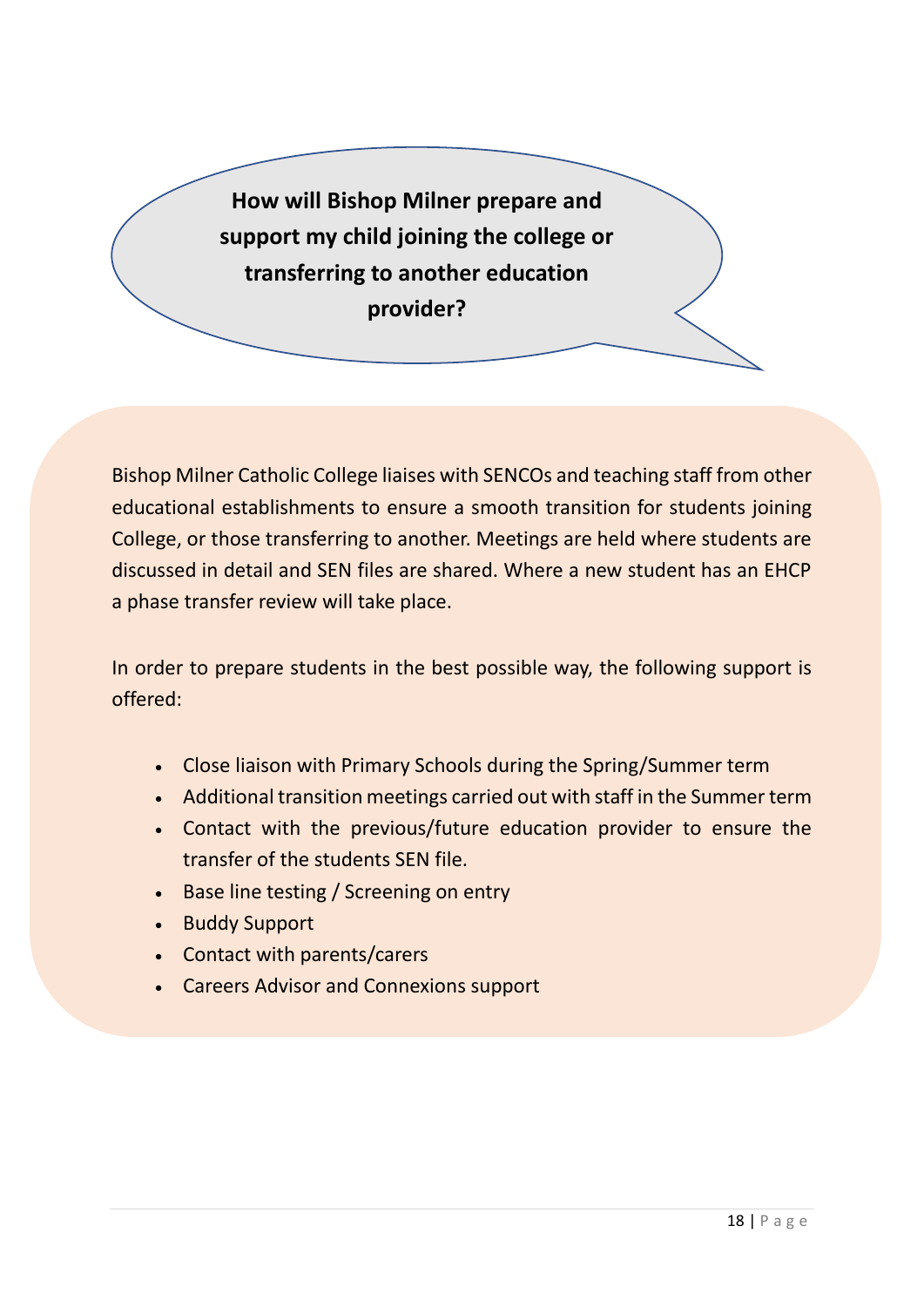

Local Authorities must publish a local offer, setting out in one place information about provision that is available for children and young people in their area who have SEN.

Here are the links below for the Local Authorities we work with:

### **Dudley**

<https://dudleyci.co.uk/send-local-offer>

### **Sandwell**

<https://fis.sandwell.gov.uk/kb5/sandwell/directory/localoffer.page>

### **Wolverhampton**

<https://www.wolverhampton.gov.uk/localoffer>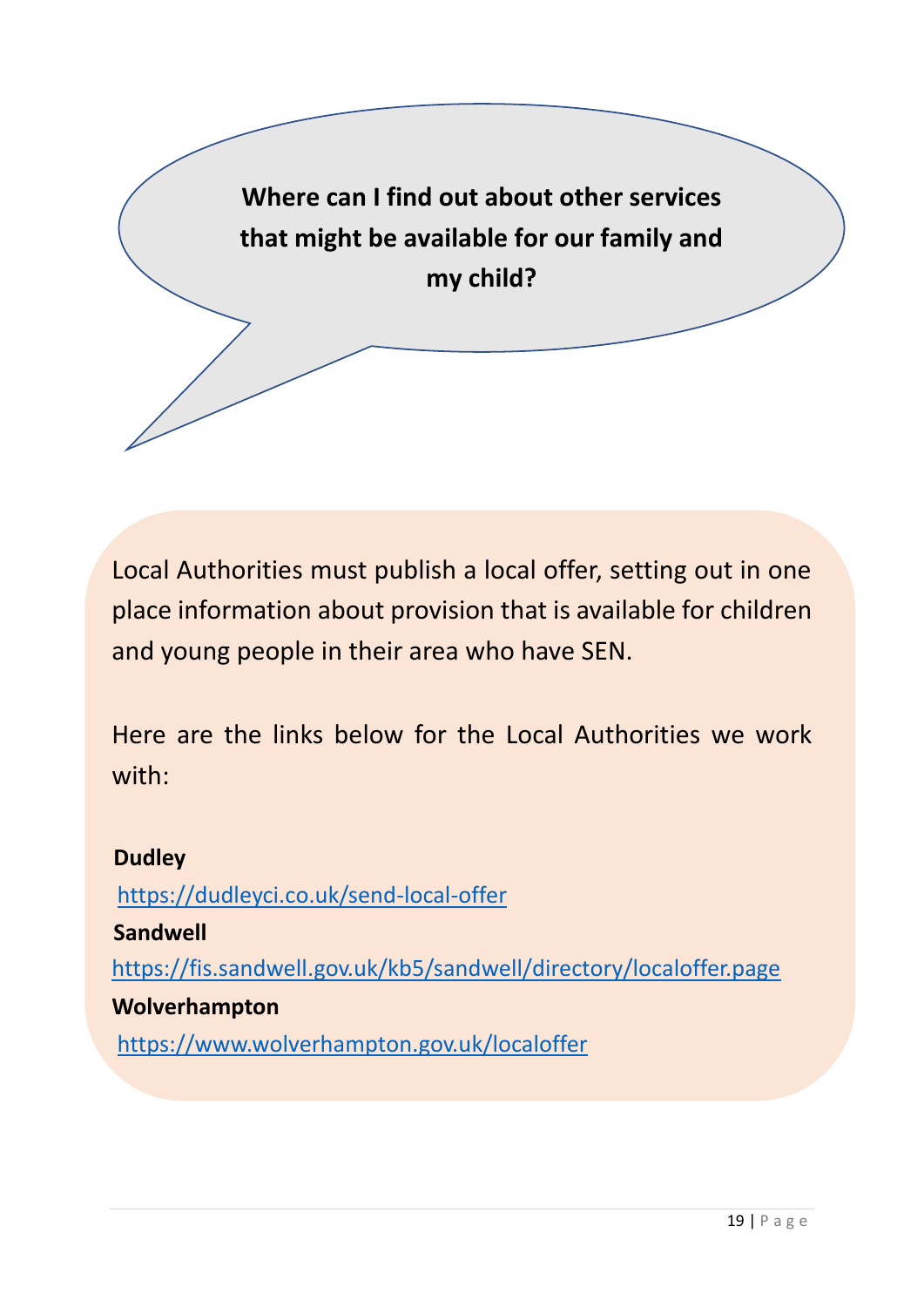**Who should I contact to find out about support for parents and families of children with SEND?**

If you require any further information, or would like to arrange an appointment, please contact the SENCO.

**Other useful contacts:**

**The Special Educational Needs and Disabilities (SEND) Assessment Team** Address: Ladies Walk Centre, Ladies Walk, Sedgley, Dudley, DY3 3UA Telephone: 01384 814360 Email: senteam@dudley.gov.uk

#### **Dudley SENDIASS**

Further information:<https://dudleyci.co.uk/categories/sendiass> Telephone: 07824 543233, 07900 161363 or 07929 777744 Email: [dudley.sendiass@dudley.gov.uk](mailto:dudley.sendiass@dudley.gov.uk)

**Sandwell SENDIASS**: [http://www.sandwellsendiass.co.uk](http://www.sandwellsendiass.co.uk/)

**Wolverhampton SENDIASS**:<https://wolvesiass.org/>

**Autism Outreach**: 01384 816974

#### **Sunflower Centre**

- Occupational Therapy: 01384 366912
- Physiotherapy: 01384 361243